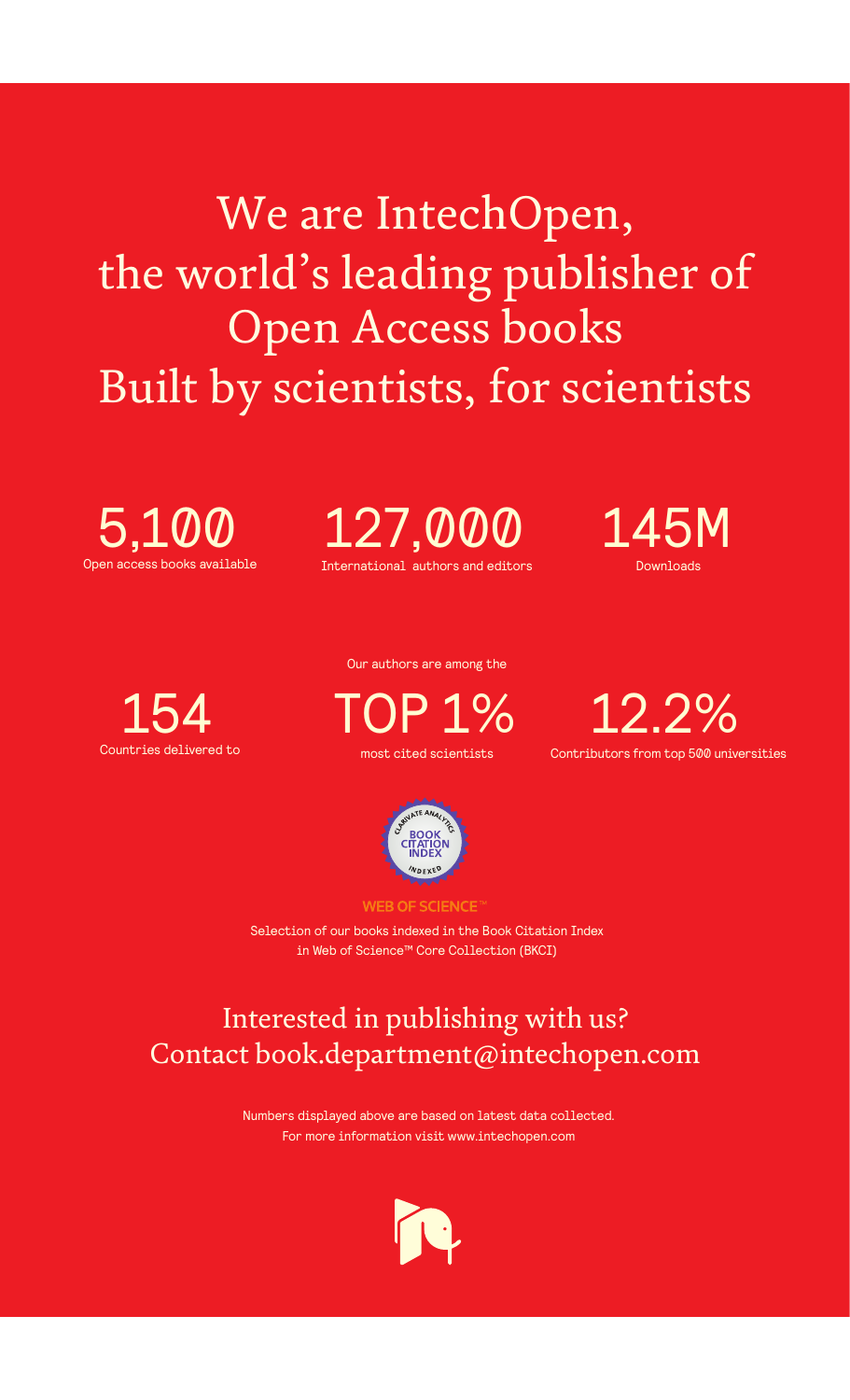# **Chapter**

# Introductory Chapter: Nuances of Surgical Technique for the Treatment of Adhesive Small Bowel Obstruction

*Dmitry Garbuzenko*

# **1. Introduction**

Adhesive small bowel obstruction is one of the most formidable urgent surgical diseases of the abdominal organs [1]. Surgeons that encounter this disease are well aware of how insidious it is and how difficult it is to treat this pathology. Adhesive small bowel obstruction may often be successfully resolved conservatively. However, if conservative treatment is not effective within 72 h, and if there are signs of peritonitis, strangulation, or bowel ischemia, surgery is necessary [2]. Very often, a surgeon on call decides on the necessity of surgery. This surgeon might not have a lot of experience, but has to deal with the disease face-to-face. However, even experienced specialists may run into significant difficulties during such surgical interventions [3]. The only way to disengage from such a situation with honor is to strictly follow tactics and techniques developed by doctors involved in emergency abdominal surgery. In this chapter, I would like to share the nuances of performing surgery in patients with acute adhesive small bowel obstruction, based on more than 35-year experience of night shifts in an urgent surgical clinic.

#### **2. Surgical access**

Despite the achievements of laparoscopic surgery, in most cases of adhesive small bowel obstruction, surgery is performed via a wide incision of the anterior abdominal wall. The optimal surgical approach is midline laparotomy, which, if necessary, is extended up to the umbilicus or down to the pubic symphysis. If the patient has previously undergone midline laparotomy, it is expedient to start surgery with an incision upper or lower the scar. In any case, the scar, encapsulated non-absorbable sutures, and granulation tissue are excised, and the incision is treated with an antiseptic solution.

The parietal peritoneum in the area of the postoperative scar of the anterior abdominal wall always has gross adhesions with aponeurosis forming the *linea alba*. Moreover, as a rule, internal organs are fixed to the *linea alba* by adhesions. Therefore, the peritoneum should be lifted with tweezers and opened very carefully, since the dilated bowel loops may be easily damaged. It is better to keep the surgical site dry for a better view but achieve it without electrocauterization. When a small penetration into the abdominal cavity is achieved, the available area of the peritoneal cavity is carefully examined with a finger. Next, the abdominal wall is lifted with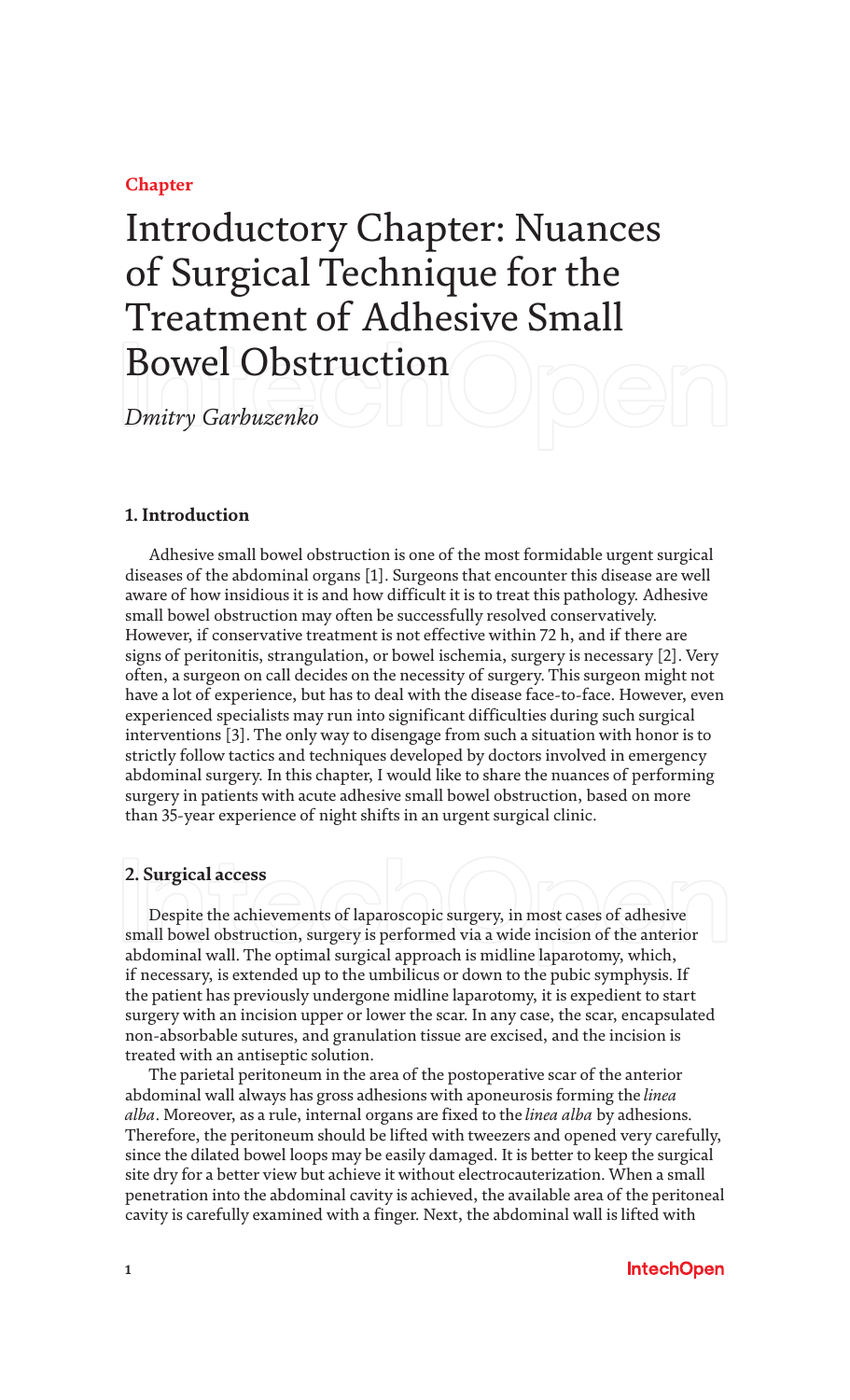#### *Intestinal Obstructions*

a Farabeuf retractor or Maikulicz clamp applied to the aponeurosis edge, and the adhered organs are bluntly and sharply dissected; so, the aponeurosis and parietal peritoneum are prepared for the subsequent extension of the incision. When the abdominal cavity is opened, the dilated loops of the small bowel tend to slip out and should be kept with gauze pads moistened in an antiseptic solution. The gauze pads should be fixed, so as not to accidentally leave them in the peritoneal cavity.

# **3. Examination of the abdominal cavity**

Sometimes the cause of intestinal obstruction is detected immediately, but more often an examination of the abdominal cavity is required. First of all, palpation should be performed. If it yields no result, the intestine should be moved to the left to try to isolate and examine the cecum. Obviously, the cecum is constricted in small bowel obstruction and dilated in large bowel obstruction. When the level of intestinal obstruction is determined, the next step is to search for an obstacle. To identify adhesions that obstructed the small bowel, it is necessary to examine it in the oral direction, starting from the cecum. The site of obstruction is where the constricted small bowel becomes dilated.

Such manipulations are possible only if the bowel is moderately dilated and adhesions are mild. Otherwise, a surgeon has to sort through the intestinal loops sequentially, which is difficult to do without preliminary nasointestinal intubation.

### **4. Technique of adhesiolysis**

Adhesiolysis is started when the site of obstruction is found. The dissection of "loose" adhesions, which are more common in early adhesive bowel obstruction, is not technically difficult. Such adhesions can be destroyed with a finger, but undue force should not be exerted as it may lead to damage to the serous layer of the intestine. Otherwise, adhesions may be cut with scissors. In the latter case, scissors are used in a reverse manner. The tips of closed scissors are inserted between the adhered organs and then opened to separate them. This helps to find the "layer" between the bowel loops fixed to each other.

The greatest technical difficulties arise when the long portions of bowel loops are intimately fixed to each other and/or to the parietal peritoneum. The resulting single conglomerate is sometimes so dense that it is almost impossible to identify the borderline between the organs. In such cases, the safest way to separate the intestine is to excise it with the adjacent peritoneum.

To eliminate dense planar intestinal adhesions, space is created in the place of their least severity in the direction of the posterior abdominal wall. The index finger of the right hand is introduced into this space and the adhesions are separated along the posterior surface of the intestinal conglomerate by pendulum-like movements and without excessive force. As a rule, their density in this area is not so pronounced, so there is a chance to partially release the intestinal loops located there. After reaching some mobility, the bowel loops are rotated anteriorly, and the dissection of adhesions is completed. If it is not possible to separate the obstructioncausing conglomerate of the bowel loops, then, in the absence of signs of their non-viability, an intestinal anastomosis is performed. Otherwise, a pathologically altered portion of the small bowel is resected.

During adhesiolysis, a surgeon may inadvertently damage the wall of the intestine, especially the dilated proximal portion. In this case, superficial slit-like defects of the serous layer should not be sutured, since after emptying the intestines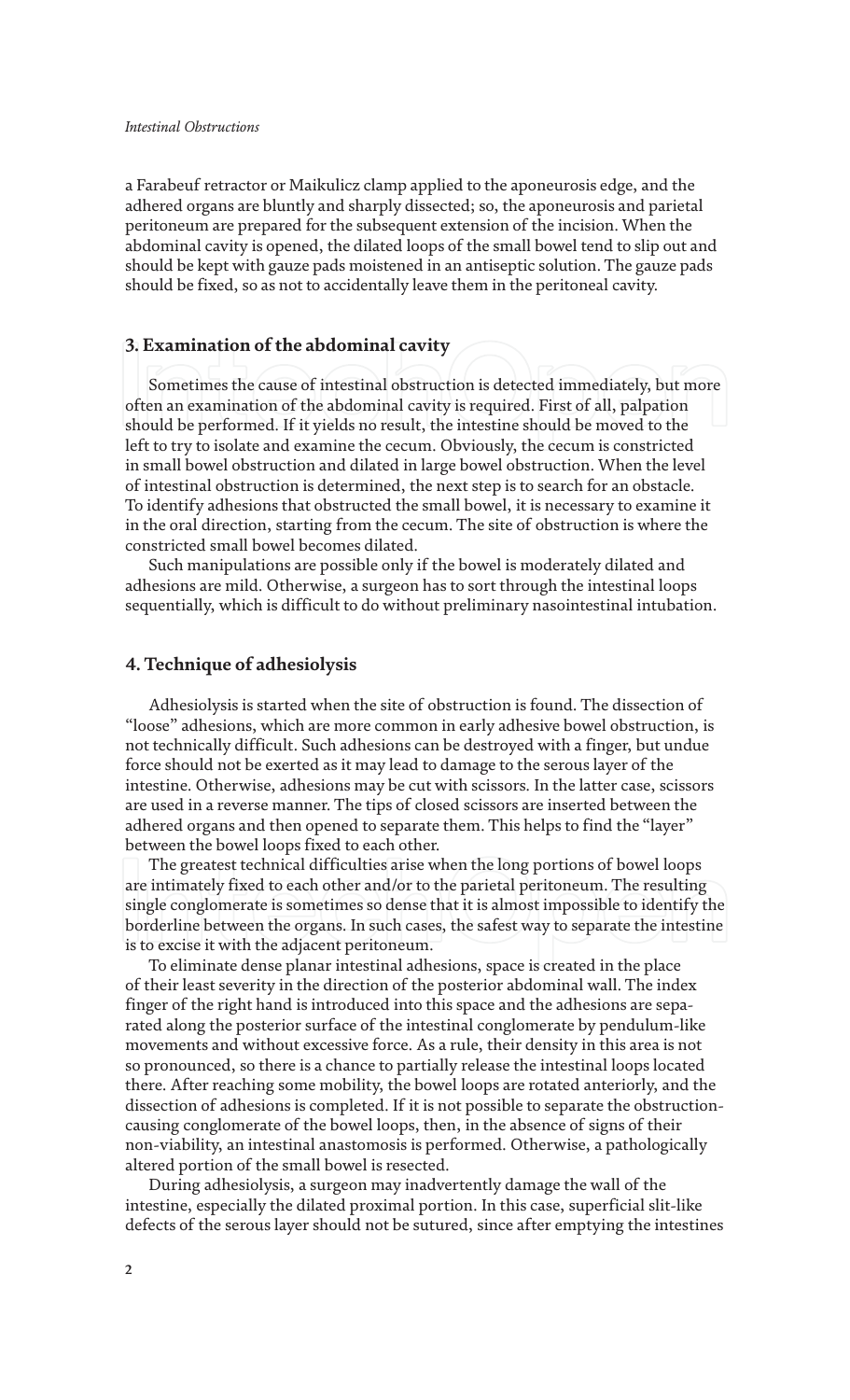#### *Introductory Chapter: Nuances of Surgical Technique for the Treatment of Adhesive Small Bowel… DOI: http://dx.doi.org/10.5772/intechopen.93216*

their edges, as a rule, are converged by themselves. If not only the serous but also the muscle layer is damaged, seromuscular sutures should be applied with absorbable suture material on an atraumatic needle 4/0 or 5/0. If the intestinal lumen is accidentally opened, the perforated area is immediately plugged to prevent the release of contents. Strict adherence to the rules of aseptic technique is extremely important since the microflora located in the proximal dilated loop is always highly virulent. Therefore, in the case of abdominal contamination, there is a high risk of infectious postoperative complications. Before suturing, the damaged portion of the bowel should be separated from the surrounding adhesions and isolated from the abdominal cavity with gauze pads. Then, intestinal clamps are applied above and below the wound and the gauze pads are removed, the remnants of the intestinal contents are aspirated, and the site of perforation and adjacent tissues are treated with an antiseptic solution. The wound is sutured in the transverse direction with a double-row interrupted suture by using an absorbable suture material on an atraumatic needle 4/0–5/0.

After eliminating the obstruction, it is necessary to assess the viability of the portion of the small bowel involved in the pathological process. Absolute signs of its necrosis are a change in color to dark purple or black, absence of tone, peristalsis, pulsation of the mesenteric vessels and arteries of the intestinal wall, and specific putrefactive odor.

In doubtful cases, the altered bowel loop is immersed in the abdominal cavity and after 15–20 min its viability is checked. During this time, a surgeon may perform hemostasis, nasointestinal intubation, and aspirate intestinal contents. A more aggressive way is to warm a doubtful area with gauze pads moistened with hot saline. If these measures are not effective, the bowel is recognized as non-viable, which serves as an indication for its resection.

# **5. Resection of the gangrenous small bowel**

Resection of the necrotic small intestine should be performed within healthy tissues to be sure that circulatory disturbances at the point of a cut are minimal. Considering more pronounced microcirculatory changes in the proximal loop, the cut should be 30–40 cm above and 15–20 cm below the site of visible necrosis. From a practical point of view, it should be noted that, due to the significant extensibility of the small bowel, it is impossible to determine the indicated length. Therefore, it is necessary to visually assess the condition of the mucous layer of the remaining bowel loops (color, bleeding, etc.). After resection, a side to side bowel anastomosis is the most appropriate. A two-row interrupted suture is applied with absorbable suture material on an atraumatic needle 4/0 or 5/0.

#### **6. Nasointestinal intubation**

The main indications for nasointestinal intubation in acute adhesive bowel obstruction are the dilation of the small bowel lumen for more than 5 cm and the need for its resection. An anesthetist in the operating room usually helps in installing the nasointestinal tube through the nose into the stomach. After this, the surgeon fixes the pylorus with the left hand and moves the tube tip through the stomach into the duodenal bulb with the right hand. Next, the tube is advanced through the duodenum by pushing its portion in the stomach. If the anatomy of the duodenum is normal, this maneuver may be done quite simply and quickly. However, if the duodenum is significantly deformed, the tube tip is slowly moved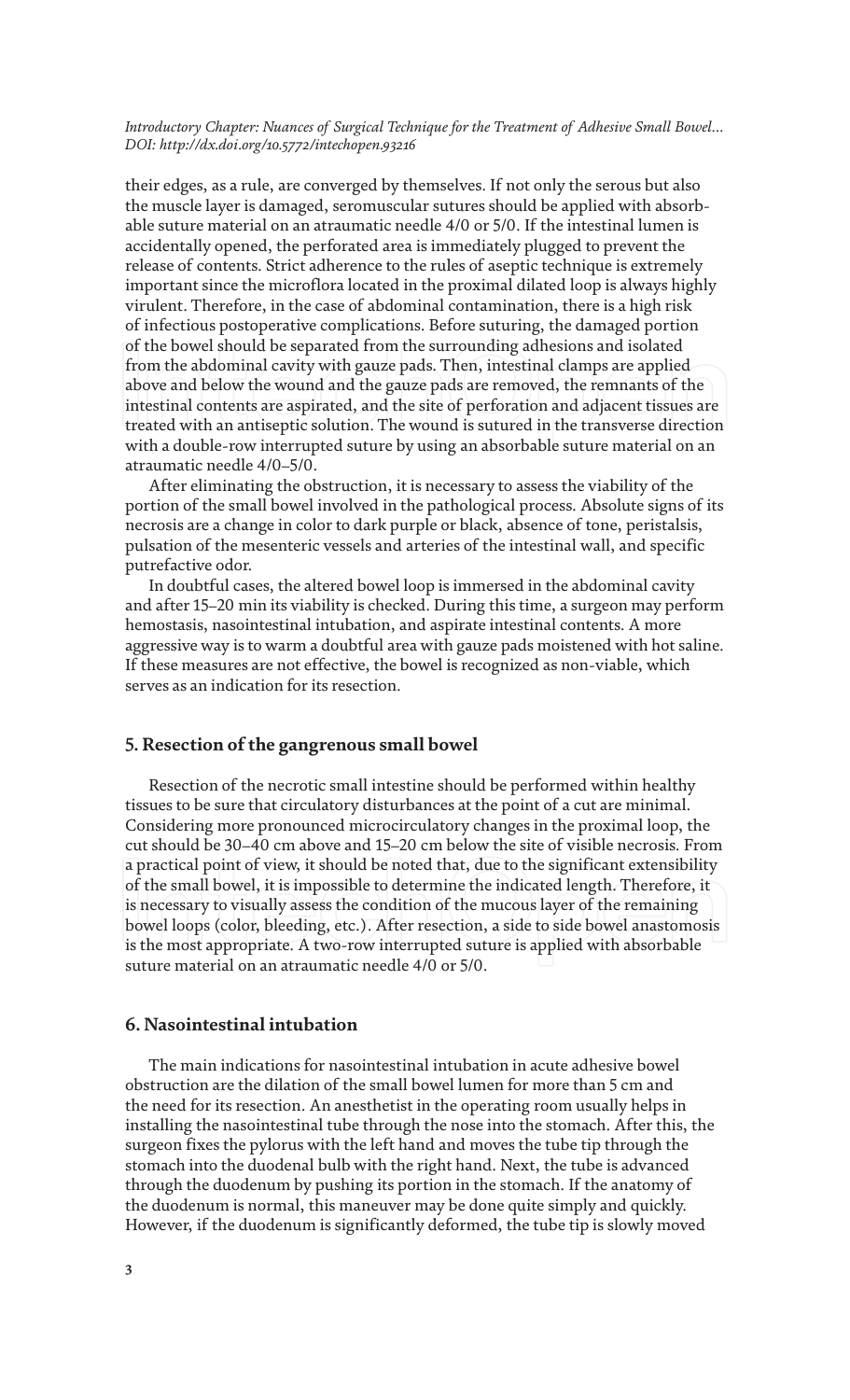#### *Intestinal Obstructions*

from the bulb into the vertical part of the duodenum. Then, the tube is advanced to the lower horizontal part of the duodenum with the right hand placed under the mesentery of the transverse colon. As a rule, from there the tube is easily moved beyond the Treitz ligament into the jejunum. This may not work out due to the deformation of the duodenojejunal transition, which should be eliminated. Forced tube advancement is unacceptable due to the danger of intestinal wall perforation.

When the nasointestinal tube tip passed the Treitz ligament, the tube is advanced through the small intestine, which is the easiest step of intubation. The operating surgeon moves the tube through the proximal part of the bowel, while the assistant straightens the bowel loops and directs the tube tip towards the ileocecal transition. At this step, it is necessary to avoid the formation of excessive tube loops in the stomach, which occur in the absence of synchronous actions of the surgeon and the anesthetist advancing the tube into the stomach. The tube tip should not be inserted into the cecum. The destruction of the ileocecal flap may cause colonic contents reflux and colonization of the small intestine by fecal microflora.

If the small intestine was resected, the tube tip is installed 30–50 cm distal to the intestinal anastomosis.

Intestinal aspiration is performed after intubation is completed. Next, it is necessary to verify the correct location of the nasointestinal tube, since the presence of loops, flexures, and deformations makes decompression ineffective. It is very important to determine the location of the last lateral perforation of the tube, which should be in the middle part of the stomach. Its displacement into the esophagus is strictly unacceptable, because it may lead to aspiration of the gastric contents into the respiratory tract in the postoperative period. A less dangerous mistake is to leave the last lateral perforation in the duodenum. In this case, patients may experience vomiting, as the cavity of the stomach is undrained. The tube may be marked with a narrow strip of adhesive tape near the last lateral perforation to facilitate its search.

At the end of the surgery, a surgeon should check hemostasis and remove the fluid from the abdominal cavity. The drainage tube is installed through a contraperture and placed in the pelvic cavity. The anterior abdominal wall layers are sutured with absorbable suture material.

I do not doubt that each experienced surgeon may offer personal original techniques that he or she uses during surgery for acute adhesive small bowel obstruction. Nevertheless, I would like to hope that the small nuances of the surgical technique described in this modest essay may help to avoid big problems during such surgical interventions.

# **Author details**

#### Dmitry Garbuzenko

Department of Faculty Surgery, South Ural State Medical University, Chelyabinsk, Russia

\*Address all correspondence to: garb@inbox.ru

#### IntechOpen

© 2020 The Author(s). Licensee IntechOpen. This chapter is distributed under the terms of the Creative Commons Attribution License (http://creativecommons.org/licenses/ by/3.0), which permits unrestricted use, distribution, and reproduction in any medium, provided the original work is properly cited. Cc) BY